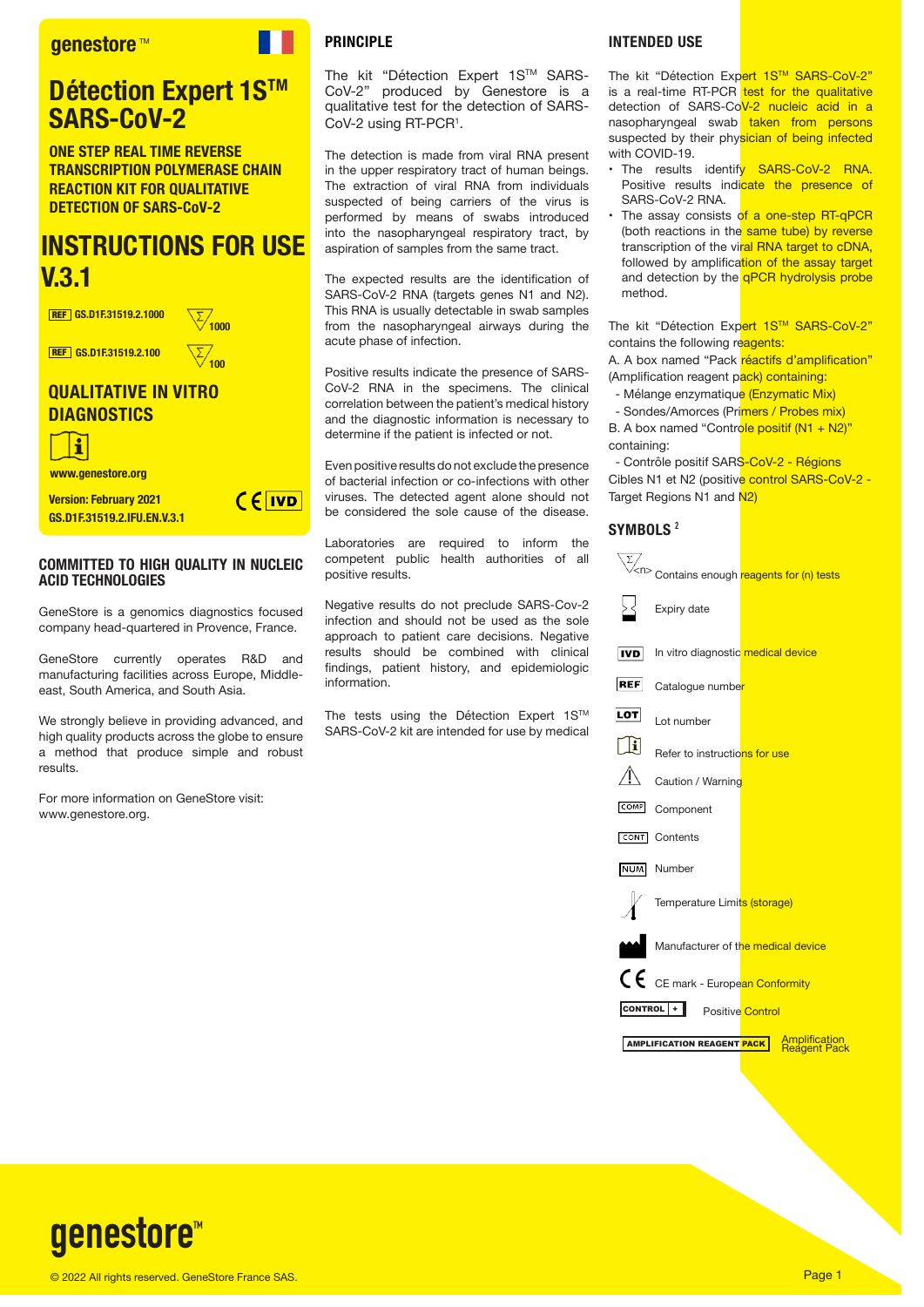#### **KIT COMPOSITION**

| "Détection Expert 1S™ SARS-CoV-2" 100 Tests REF GS.D1F.31519.2.100                       |                                                                                                           |                                                                                              |                                                                       |  |  |  |
|------------------------------------------------------------------------------------------|-----------------------------------------------------------------------------------------------------------|----------------------------------------------------------------------------------------------|-----------------------------------------------------------------------|--|--|--|
| <b>Componant</b>                                                                         | <b>Description</b>                                                                                        | <b>Quantity</b><br>(Volume)                                                                  | <b>Storage condi-</b><br><b>tions</b>                                 |  |  |  |
| A. Pack or box<br>Pack Réactifs d'amplification<br><b>AMPLIFICATION REAGENT PACK</b>     | Sondes/Amorc-<br>es (primers/<br>probes mix)<br>$\cdot$ N1 [FAM]<br>$\cdot$ N2 [HEX]<br>• RNaseP<br>[CY5] | 454.50 µL<br>Number of<br>tubes: 01                                                          | $-25^{\circ}$ C to $-15^{\circ}$ C<br>$-15^{\circ}C$<br>$-25^\circ$ C |  |  |  |
|                                                                                          | <b>Mélange</b><br>enzymatique<br>(Enzymatic mix)                                                          | 1212.00 µL<br>Number of<br>tubes: 01                                                         | -25°C (p-15°C<br>$-15^{\circ}$ C<br>$-25^\circ$ C                     |  |  |  |
| <b>B. Pack or box</b><br><b>CONTROLE POSITIF (N1 + N2)</b><br>Positive control (N1 + N2) | <b>POSITIVE</b><br><b>CONTROL</b>                                                                         | 100.00 µL<br>Concen-<br>tration:<br>10,000<br>copies/<br>μL<br><b>Number of</b><br>tubes: 01 | -25°C to -15°C<br>$-15^{\circ}$ C<br>$-25^\circ$ C                    |  |  |  |

| "Détection Expert 1S™ SARS-CoV-2" 1000 Tests                                             |                                                                                                                             | <b>REF GS.D1F.31519.2.1000</b>                                                        |                                                                         |
|------------------------------------------------------------------------------------------|-----------------------------------------------------------------------------------------------------------------------------|---------------------------------------------------------------------------------------|-------------------------------------------------------------------------|
| <b>Componant</b>                                                                         | <b>Description</b>                                                                                                          | <b>Quantity</b>                                                                       | <b>Storage</b><br><b>conditions</b>                                     |
| A. Pack or box<br>Pack Réactifs d'amplification                                          | Sondes/Amorc-<br>es (primers/<br>probes mix)<br>$\cdot$ N1 [FAM]<br>$\cdot$ N <sub>2</sub> [HEX]<br>$\cdot$ RNaseP<br>[CY5] | 454.50 µL<br>Number of<br>tubes: $10$                                                 | $-25^{\circ}$ C to $-15^{\circ}$ C<br>$-15^{\circ}C$<br>$-25^{\circ}$ C |
| <b>AMPLIFICATION REAGENT PACK</b>                                                        | <b>Mélange</b><br>enzymatique<br>(Enzymatic mix)                                                                            | 1212.00<br>μL<br>Number of<br>tubes: $10$                                             | $-25^{\circ}$ C to $-15^{\circ}$ C<br>$-15^{\circ}$ C<br>$-25^{\circ}C$ |
| <b>B. Pack or box</b><br><b>CONTROLE POSITIF (N1 + N2)</b><br>Positive control (N1 + N2) | <b>CONTROLE POSI-</b><br><b>TIF (Positive</b><br>control)                                                                   | 100.00 µL<br>Number of<br>tubes: 01<br>Concen-<br>tration:<br>10,000<br>copies/<br>μL | $-25^{\circ}$ C to $-15^{\circ}$ C<br>$-15^{\circ}$ C<br>$-25^{\circ}C$ |

#### **STORAGE OF REAGENTS, HANDLING AND STABILITY**

1. Store reagents at -25°C to -15°C.

2. Always check expiry dates before use. Do not use expired reagents.

3. Protect fluorescent probes from light.

4. Primers and probes (including aliquots), and the enzyme mix should be thawed on a refrigerated block during kit preparation and use.

5. Do not refreeze master mix ( mix obtained by mix of primers/probes and enzymatic mix).

6. Controls and their aliquots should be thawed on ice during the entire preparation and use of the kit.

7. For in vitro diagnostic use only by qualified laboratories and for professional use.

**Stability of closed reagents**: See expiration date on package label.

#### **REQUIRED MATERIAL (NOT SUPPLIED)**

- 1. UTM : steril tubes with transport medium
- 2. Vortex, Mixer
- 3. Micro Centrifuge
- 4. Micropipettes (2 or 10μl, 200μl and 1000μl)
- 5. Multichannel pipettes ( 5 to 50 μl)
- 6. Racks for 1.5 ml microtubes
- 7. 2 x 96-well cold plates (-20°C)

8. Thermal cycler (multi-channel) with analysis software

9.water for molecular biology (without RNAse)

10.10% concentrated bleach (10g/100ml)

11.DNAZap™ (Ambion,cat.#AM9890) or equivalent

12.RNAse Away™ (Fisher Scientific; cat.#21-236-21) or equivalent

13.Gloves (powder-free) and surgical gowns

14. Micropipettes Tips with filters

15.1.5 ml microtube (without RNAse and without **DNAse)** 

16.0.2 ml PCR tubes (packed in rows or plates)

17.Optical 8-cap Strips (in case of strip tubes)

18. Dry bath or oven

#### **INSTRUMENTS VALIDATED FOR USE WITH THIS KIT:**

This kit has been validated for use with the following instruments:

- CFX96 Touch™ Real-Time PCR Detection System (Bio-Rad)
- BIOER linegene 9660
- ABI® 7500 (Applied Biosystems)

# genestore<sup>™</sup>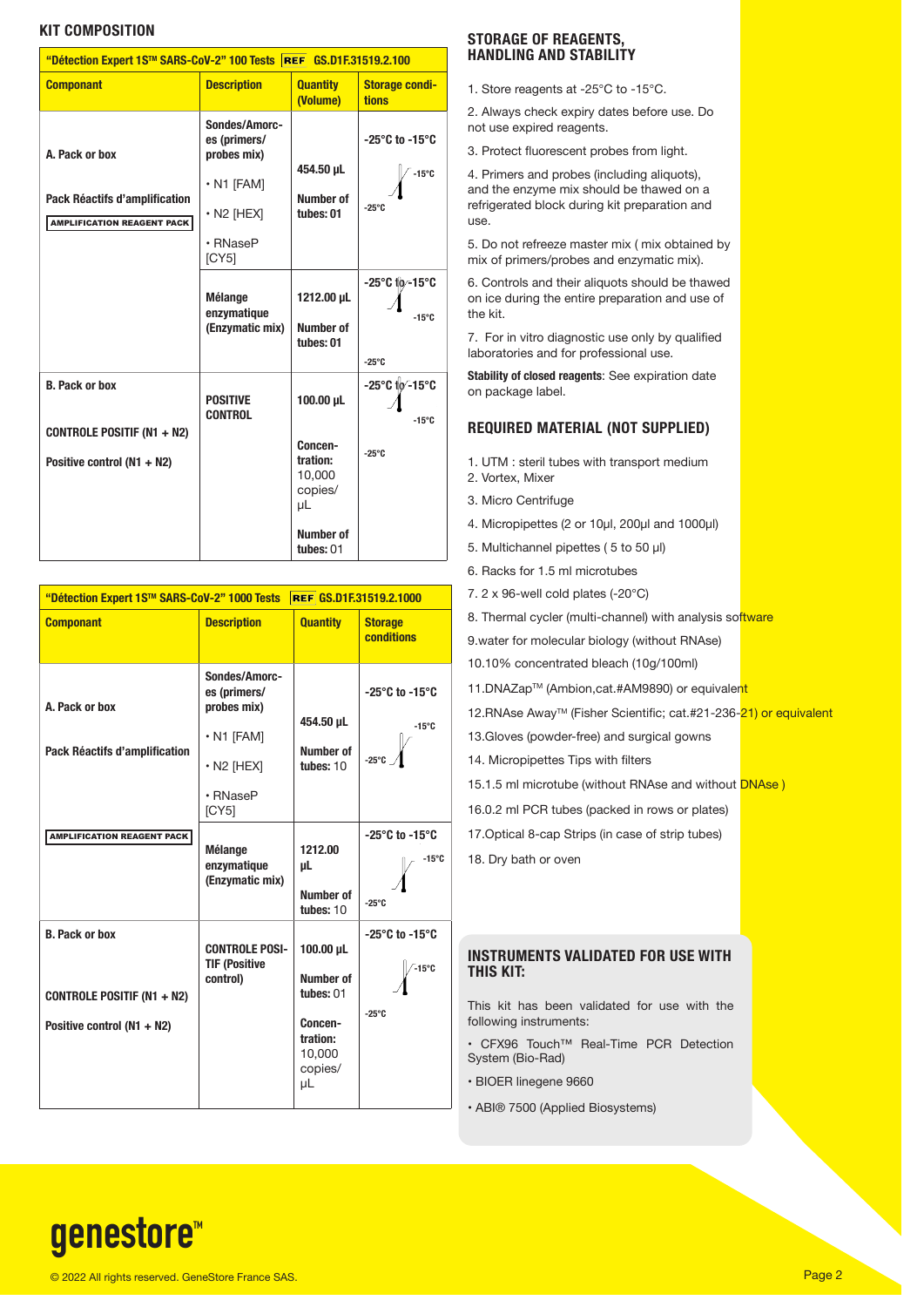### **WARNINGS AND PRECAUTIONS**

- For in vitro use only.

- Follow standard precautions, each patient sample and positive control should be considered potentially infectious and treated accordingly.

- Do not eat, drink, smoke, wear make-up, or handle contact lenses in areas where reagents and/or human specimens are handled. Handle human specimens with precaution (infectious risks), using good laboratory practices.

- Refer to the laboratory biosafety instructions for handling and processing of samples in contact with COVID-19.

- Processing of samples should be performed in accordance with national biosafety regulations.

- In case of suspected infection, established on a clinical or epidemiological screening criterion advised by public health authorities, samples should be collected with appropriate infection control precautions.

-Performance characteristics have been determined with human upper respiratory tract specimens or upper respiratory tract in humans or the lower respiratory tract, which shows signs and symptoms of respiratory infections. Perform all manipulations with specimens containing live virus with a minimum of a Class II microbiological safety cabinet. Use personal protective equipment, such as (but not limited to) gloves, eye protection, gowns.

Application technologies such as PCR (Polymerase Chain Reaction) are sensitive to accidental addition of PCR products from previous amplification reactions.

- Incorrect results may occur if clinical samples or reagents used in the amplification step<br>become contaminated by accidental contaminated introduction of amplification product (amplicon). The workflow in the laboratory should be unidirectional.

- Maintain separate work areas for testing and handling of nucleic acids.

- Always check the expiration date before using the products. Do not use an expired expired reagent. Do not substitute or mix reagents from different kit lots, or from another manufacturer.

- Change pipette tips with filters before each pipetting of liquids.

- During sample preparation, compliance with GLP (Good Laboratory Practices) is essential to minimize the risk of cross-contamination between samples and samples, and inadvertent introduction of nucleases into samples during after the extraction procedure. Appropriate cleaning and sanitization techniques should always be used when using nucleic acids.

#### **WARNINGS AND PRECAUTIONS**

**-** Keep separate, and designate each piece of equipment to a task (pipettes, microcentrifuges) as well as consumables (tubes, tips, ...) for test preparation and nucleic acid extraction work.

- Wear a clean gown and powder-free gloves (never used) during test preparation.

- Change gloves during sample preparation and whenever contamination is suspected.

- Keep reagents and tubes, used for the reaction, capped or covered as much as possible.

- Primers (genomic primers), probes (stained probes, including aliquots), and enzymes in the Master Mix should be thawed and kept in cold blocks during preparation and use.

- Work surfaces, pipettes and centrifuges should be cleaned and decontaminated with a cleaning agent such as 10% bleach to minimize the risk of nucleic acid contamination. Bleach residue can be removed with 70% ethanol.

- RNA should be kept in a cold block or on ice during preparation and use to ensure stability.

- Dispose of used reagents and human samples according to applicable regulations.

#### **LIMITATIONS**

- The kit "Détection Expert 1STM SARS-CoV-2" can only be used with specimens obtained from swabs introduced into the nasopharyngeal airway by aspiration of specimens from the same airway.

- Any other type of sample has not been evaluated and should not be tested in this manner.

- Samples should be collected, transported and stored using proper conditions and procedures. Improper collection, transport, or storage of samples may impair the ability of the assay to detect target sequences.

- Extraction and amplification of nucleic acids from clinical specimens should be performed in accordance with the recommendations described in this manual. Other extraction approaches or extraction systems have not been evaluated.

#### **A false-Negative result may result from:**

- Improper sample collection

- Degradation of SARS-CoV-2 RNA during transport or storage

- Use of unauthorized extraction or reagents

- Presence of RT-PCR inhibitors

- Mutation of the SARS-CoV-2 virus on genes N1 and N2 silmutaneously.

- Failure to follow the instructions in this manual.

Negative results alone should not exclude infection with SARS-CoV-2 and should not be the sole basis for the patient's future decision.

#### **LIMITATIONS**

#### **A false positive result may result from:**

- Cross-contamination during sample handling and preparation. Cross-contamination between samples from different patients. Mixing of samples.

Contamination of the sample during preparation.

- The impact of vaccines, antivirals, antibiotics, chemotherapeutic or immunosuppressive drugs has not been evaluated. Genestore's "Détection Expert 1STM SARS-CoV-2" RT-PCR kit cannot exclude disease caused by other pathogenic bacteria or viruses.

- Laboratories are required to notify health authorities in the event of positive results.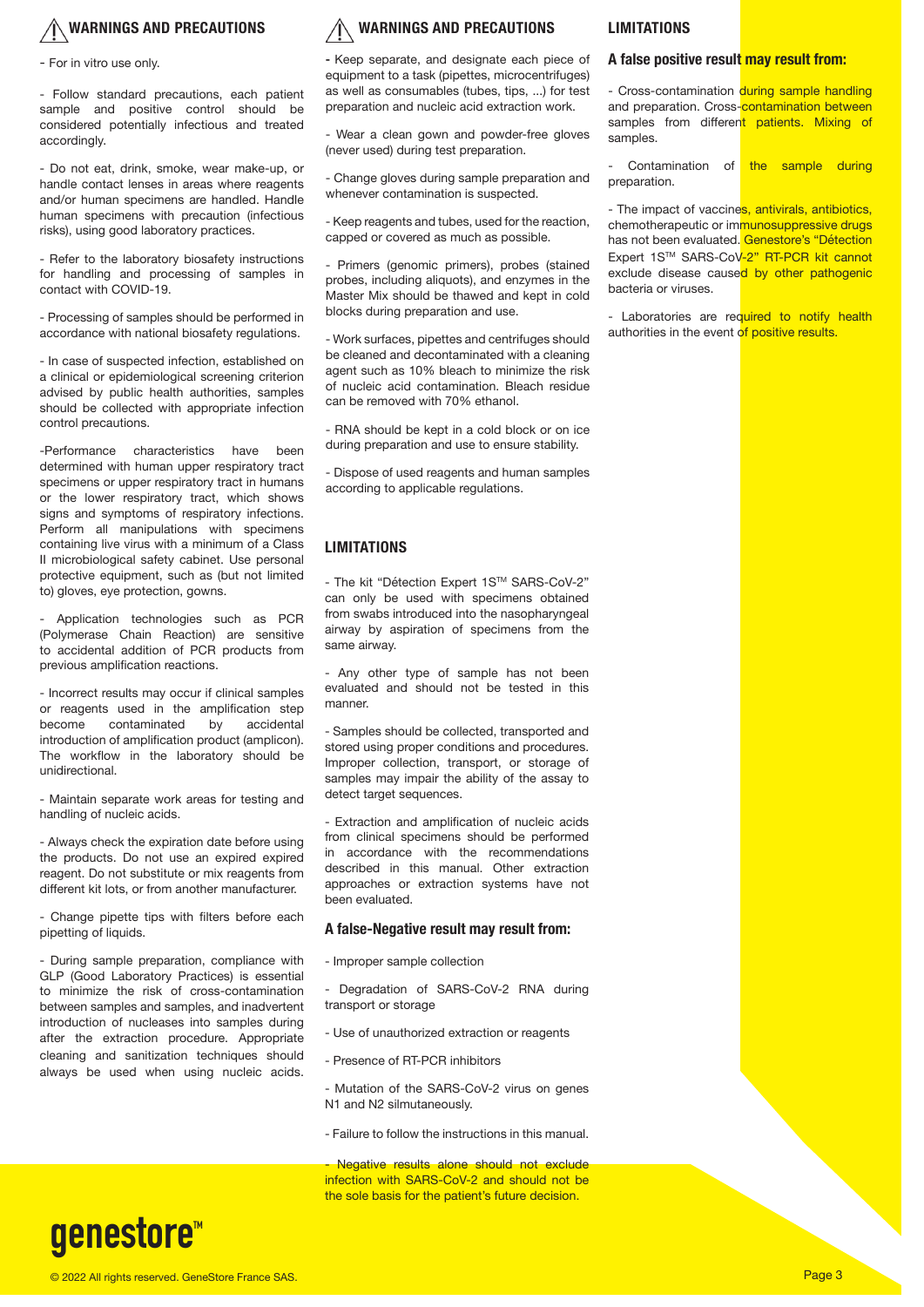#### **CONTROLS TO BE USED WITH THE KIT**

#### **"Détection Expert 1STM SARS-CoV-2"**

#### **FOR RT-PCR**

Patient samples should be collected in accordance with Good Laboratory Practice (GLP) recommendations. Positive and negative test controls should be included to accurately interpret patient results.

Include the following controls:

| <b>Control</b>                                                                                                                                | Used for the<br>control                                         | <b>Test</b>                             |
|-----------------------------------------------------------------------------------------------------------------------------------------------|-----------------------------------------------------------------|-----------------------------------------|
| N1 ET N2<br>(Mix of primers<br>probes included<br>in the test of RT<br>PCR)                                                                   | RT-PCR<br>reaction setup<br>and<br>integrity of the<br>reagent. | "Détection<br>Expert 1S™<br>SARS-CoV-2" |
| <b>POSITIVE</b><br><b>CONTROL</b><br>(N1 ET N2):<br>substrate<br>provided                                                                     |                                                                 |                                         |
| <b>RNase P</b><br>*(Mix of primers<br>porbes included<br>in the test of RT<br>PCR)<br>Controle of<br>human origin<br>substrat not<br>provided | The<br>performance:<br>extraction of<br>acids<br>nucleic acids  |                                         |
| <b>NEGATIVE</b><br><b>CONTROL</b><br>(not supplied<br>with the kit,<br>use nuclease-<br>free water or<br>physiological<br>serum)              |                                                                 |                                         |

\* The RNase P marker included in the SARS-CoV-2 RT PCR multiplex assay is used to measure the performance of the nucleic acid extraction method and also as an internal control.

The RNase P test is based on the presence of samples of human genomic DNA or RNA from an extraction, amplification will be observed if the performance of the extraction is respected.



#### **PREPARATION OF THE POSITIVE CONTROL**

Precautions: This reagent should be handled with care, in an area dedicated to the handling of nucleic acids, to prevent possible contamination. Freeze/thaw cycles should be avoided as much as possible. Keep on ice when thawed.

Include the following controls:

- Prepare several aliquots ( of approximately 30μl) and store at approximately -20°C.
- Thaw a single aliquot of positive control for each experiment, and store on ice until added to the plate. Discard any unused aliquots.

#### **HUMAN SOURCE CONTROL (HSC) (not provided)**

Human Source Controls (HSC), or those listed as "acceptable" alternative extraction controls, should be prepared and used with each sample extraction reading.

#### **CONTROL WITHOUT MATRIX (NTC) (not supplied)**

1. Use sterile nuclease-free water

2. Make small volume aliquots (30ul)

3. Use NTC to check for contamination during sample extractions and/or plate preparation.

#### **ASSAY PROTOCOL**

#### **SAMPLE COLLECTION**

Samples tested with this kit must have been collected and transported according to WHO recommendation. These samples should be upper respiratory specimens collected from individuals suspected of having COVID-19 by their physician. Ensure that the sample is stored properly and kept away from sources of contamination/pollution.

#### **PREPARATION OF EQUIPMENT**

Clean and decontaminate all surfaces, pipettes, centrifuges, and other equipment before use. Decontamination products should be used including 10% bleach, 70% ethanol, to minimize the risk of contamination with nucleic acids.

#### **SAMPLE PREPARATION WITHOUT EXTRACTION**

The GeneSotre "Détection Expert 1S™ SARS-CoV-2" kit allows a direct amplification and qualitative detection of SARS-CoV- 2 RNA by multiplexed real-time PCR.

© 2022 All rights reserved. GeneStore France SAS. Page 4 and rotation of the Control of the Control of the Control of the Page 4 For the use of the detection kit without extraction, it is very important that the sample has not been deactivated by any chemical product, as these inhibit the PCR reaction. The sample can be prepared by dipping swab directly in physiological serum<sup>3</sup> (NaCl 0.9%) or with water Rnase free 500ul to 1ml. If the laboratory needs to inactivate the virus, the inactivation method should be: HEAT ONLY (incubate the sample at  $56^{\circ}$ C for 30 minutes  $^{3}$  or 95 $^{\circ}$ C for 5 minutes on a dry bath).

#### **SAMPLE PREPARATION WITH EXTRACTION**

The performance of the RT-PCR assay is dependent on the quantity and quality of RNA purified from the human sample. Use commercially available RNA extraction kits and proceed as described and validated by the manufacturer to recover and purify viral RNA from nasopharyngeal specimens collected by aspiration using a swab. The manufacturers' recommended procedures for use should be followed for RNA extraction from these specimens.

#### **METHODS TO BE FOLLOWED FOR PREPARATION OF RT-PCR**

#### **Important Note :**

- Prepare the read plate on ice and keep on ice until reading by RT-PCR.
- Start reading as soon as the plate preparation is finished. Failure to do so may result in RNA degradation.
- To avoid contamination, prepare PCR reagents in a dedicated work area or equivalent amplicon-free work area. Do not use the same pipettes for controls and samples, and always use pipette tips with filters.
- Maintain an RNase-free working environment.
- Protect assays from light.

•

- Keep samples and reagents on ice during use.
	- Include a positive and a negative control in each plate, and set up and read the plate in the RT-PCR.

#### **RT-PCR ASSAY PREPARATION**

Note: The plate plan may vary with the number of samples and organization of the day. Negative and positive controls should be included in each read.

1. If frozen, thaw nucleic acid samples and reagents on ice.

For non-extraction sample preparation: if the sample is a swab that has dried, rehydrate with 0.5 to 1ml of physiological serum<sup>3</sup> (NaCl 0.9%) or with water Rnase free and vortex gently for 15 seconds. If the sample reaches the lab in UTM, vortex gently for 15 seconds.

2. Gently mix the samples and reagents, then centrifuge briefly to recover the mixture from the bottom of the plate wells/ or the bottom of the tubes.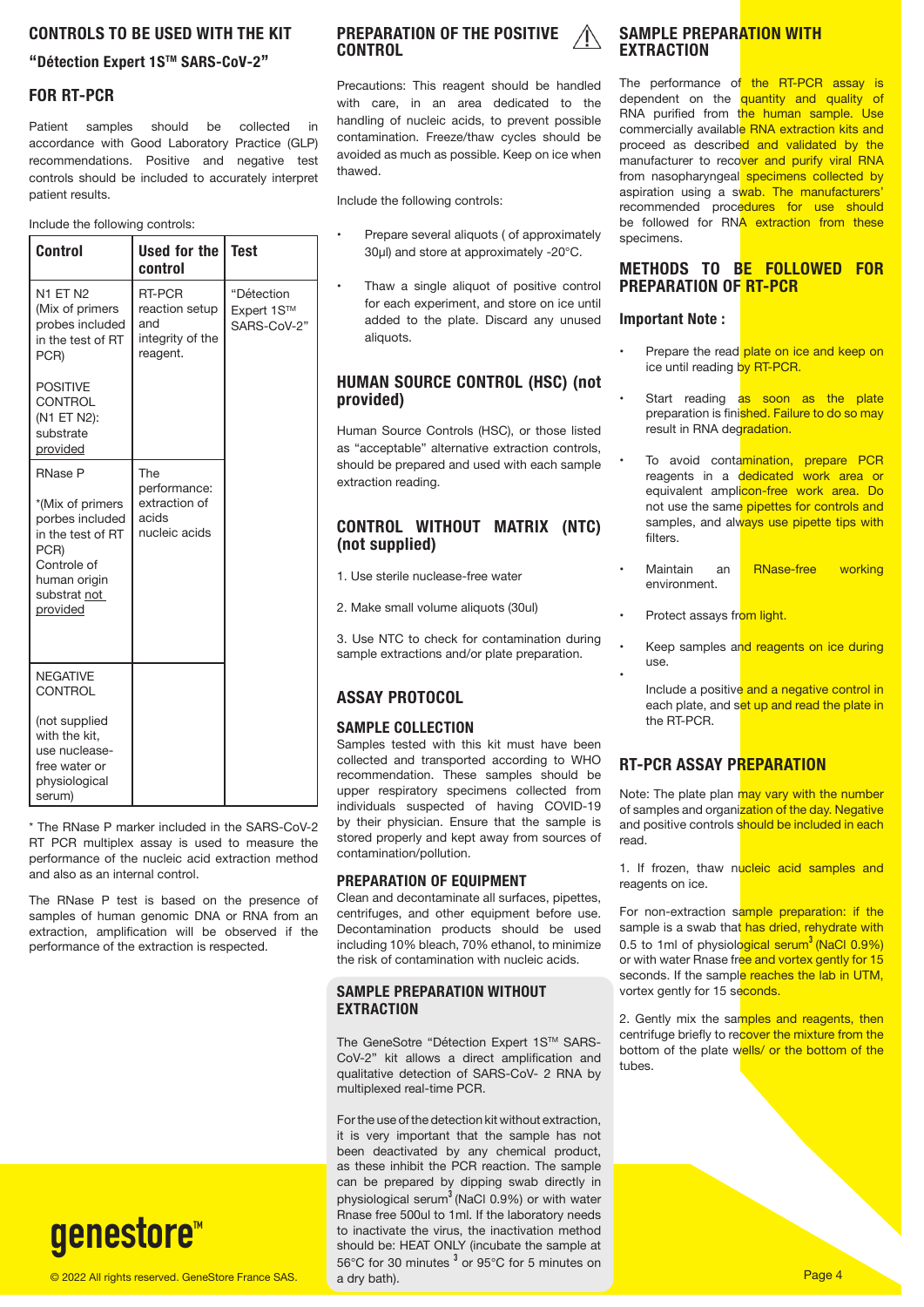#### **PREPARATION OF THE MASTER MIX**

- For each reading, combine the following reagents in sufficient quantity for the number of tests desired, add one positive and one negative control.

| <b>Component</b>               | <b>Volume to one</b><br>sample or to<br>one controle<br>$(\mu L)$ | <b>Volume to N</b><br>samples<br>to N control |
|--------------------------------|-------------------------------------------------------------------|-----------------------------------------------|
| RT PCR<br><b>FNZYMF MIX</b>    | 12.00 µL                                                          | 12.00 $*(N+1)$ µL                             |
| <b>PROBE MIX</b>               | $4.50 \mu L$                                                      | 4.50 $*(N+1)$ µL                              |
| Total<br>reactionnal<br>volume | 16.50 µL                                                          |                                               |

1. Dispense the reagents into each annotated microtube respectively. After adding the reagents, mix gently by pipetting up and down. Do not vortex.

2. Centrifuge for 5 seconds to collect all the mixture at the bottom of the tubes, and place the tubes in a cold block.

3. Place the tubes or plates in a cold 96-well block.

4. Dispense 16.5μl of each Mix into the appropriate wells (including samples and controls).

5. Before moving the nucleic acids to the work area, prepare the reaction with the negative control per column#1 in the assay preparation area.

6. Pipet 3.5μl of nuclease-free water into the wells reserved for the negative controls. As a safety precaution close the wells before proceeding.

7. Completely cover the plate and tubes, move the assembly to the nucleic acid handling work area.

#### **ADDITION OF NUCLEIC ACID**

8. Gently mix the nucleic acids in the tubes for 5 seconds.

9. Centrifuge the tubes for 5 seconds to collect the mixture at the bottom of the tube.

10. After centrifugation, place the tubes containing the nucleic acid extracts in a cold block.

11. Carefully pipet 3.5 μl of the first sample and deposit the pipetted volume into the set of wells reserved for this sample (Tube 1:  $N1 + N2 + RNaseP$ multiplexed). Keep the remaining wells covered while adding samples. Change the pipette tip after pipetting.

12. Close the caps of the column where the samples were deposited to prevent cross-contamination, and keep track of the samples.

13. Change gloves frequently and as soon as necessary to eliminate the risk of contamination.

14. Repeat steps 11 and 12 for the remaining samples.



#### **ONE STEP CYCLE CONDITIONS FOR RT-PCR**

**-** Set up and run the following rRT-PCR cycle program on your rRT-PCR instrument (follow the manufacturer's instructions on your instrument's software setup).

**First incubation** : 42 °C for 5 mins **Second incubation :** 95 °C or 5 mins

**Cycle time :** 40 cycles with the following conditions:

- Denaturation 95°C for 15 seconds
- Hybridization 58°C for 30 seconds

#### **Color of detection channels:**

- N1 is FAM (green color)
- N2 is HEX (yellow color)
- RNase P is CY5 (red color)

#### **DATA ANALYSIS** <sup>4</sup>

Note: Refer to the instructions in the manual of the device used to generate the amplification curves and

Ct values for each sample.

Note: To determine the Ct values adjust the threshold line until it is within the exponential phase of the curves and above the background signal.

#### **INTERPRETATION OF RESULTS & REPORT**

#### **Negative control (NTC)**

The NTC consists in the use of RNase-free water in the RT-PCR reaction instead of RNA. NTC reactions for all primers and probes should not have amplification curves that exceed the threshold line. If an NTC reaction shows an amplification curve that crosses the threshold line, sample contamination must have occurred. The assay is not validated and should be repeated with strict adherence to the recommendations for use in the manual.

#### **Positive control**

The positive control consists of plasmids containing the gene sequence of the SARS CoV 2 nucleocapsid regions 1 (N1) and 2 (N2). The positive control should yield a positive result with the following primers/probes: N1 and N2 only.

#### **Human Extraction Control (HEC) (RNase P)**

The RNase P like HEC (see previous section in assay preparation), is used as a control of the RNA extraction procedure, to demonstrate that the RNA has been extracted correctly as well as the integrity of the extraction reagents. A successful nucleic acid purification should show a positive result with the primer probe of RNAse P.

#### **INTERPRETATION OF RESULTS AND REPORT**

Summary table of expected results for the diagnosis of SARS-CoV-2 by RT-PCR:

| <b>Nature of</b><br>the<br><b>Control</b> | <b>Region 1</b><br>0f<br><b>SARS-</b><br>$CoV-2$<br>(N1) | <b>Region 2 RNaseP</b><br>0f<br><b>SARS-</b><br>$CoV-2$<br>(N2) |                   | <b>Ct Values</b><br>expected |
|-------------------------------------------|----------------------------------------------------------|-----------------------------------------------------------------|-------------------|------------------------------|
| Positive                                  | $[+]$                                                    | $[+]$                                                           | H                 | < 35.00                      |
| Negative                                  | $\lceil - \rceil$                                        | $\lceil - \rceil$                                               | $\lceil - \rceil$ | no<br>detec-<br>tion         |
| <b>HEC</b>                                | [-]                                                      | I-l                                                             | [+]               | $<$ 35.00                    |

#### **Important Note:**

If any of the above controls do not perform as described in the table, the test may not have been prepared and/or performed properly, and/or reagents and/or equipment malfunction may have occurred. The assay should not be validated and should be repeated in integrality.

#### **RNAse P Extraction Control**

All clinical samples should show increasing fluorescence curves with the RNAse P reaction, these should exceed the threshold line before reaching 35 cycles  $\langle$  35 Ct). If this is the case, then this indicates the presence of the RNAse P gene. Failure to detect the presence of the RNAse P gene in clinical samples indicates that:

- Nucleic acid **extraction from clinical** samples failed, either by loss of RNA or by degradation of the RNA.
- Human specimens were not collected in sufficient quantity, or are missing, either due to low collection or loss of specimens.
- The test was poorly performed or poorly prepared.
- Reagents and equipment are malfunctioning.

2. If the RNAse-P test does not produce positive results with human clinical specimens, the results can be interpreted as follows:

- If the N1 and N2 markers are positive even in the absence of the RNAse P positive control, then the results are still validated. It is possible that some samples did not show increasing curves due to the small amount of cells present in the clinical sample. A negative RNAse-P result does not preclude the presence of SARS-CoV-2 RNA in clinical samples.
- If all virus and RNase P markers are negative with clinical specimens, the results should be considered non-validated for the specimens tested.

If a sample is non-validated, then the extraction procedure should be repeated and the test repeated as well. If all markers come back negative after retesting, the results should be reported as invalidated and a new collection of samples should be done if still possible.

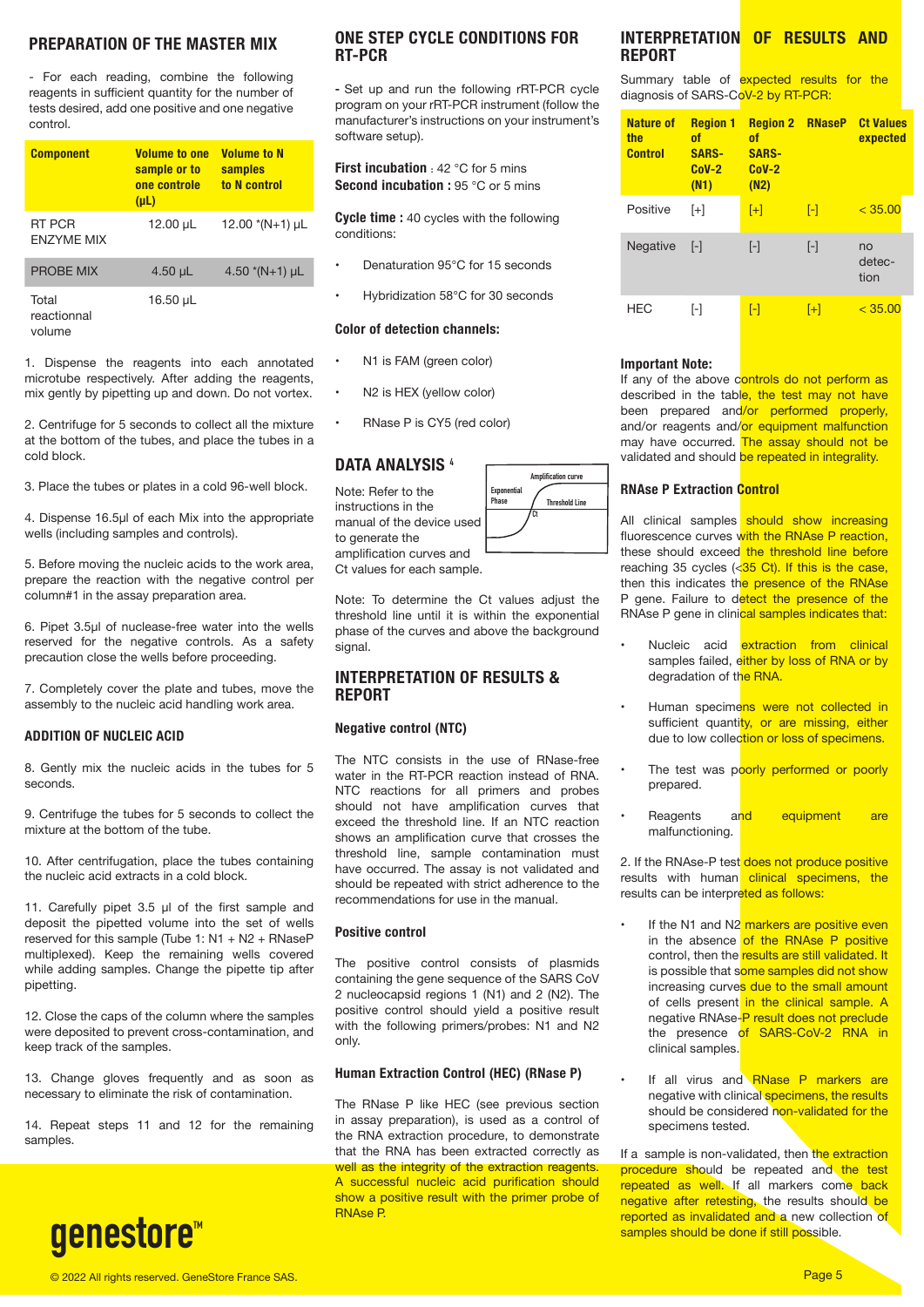#### **INTERPRETATION OF RESULTS & REPORT**

#### **SARS-CoV-2 Markers (N1 and N2)**

1. When the controls show the expected results, a sample is considered negative if both N1 and N2 markers show increasing curves that DO NOT cross the threshold line before 35 cycles (below 35 Ct); and the increasing curves of RNAse-P do cross the threshold line before 35 cycles (below 35 Ct).

2. When the controls show the expected results, a sample is considered positive if both markers N1 and N2 show increasing curves that CROSS the threshold line before 35 cycles (below 35 Ct). The RNAse-P curve may or may not be positive as described above, in the 2 cases the result is validated.

3. When all controls show the expected results, and the increasing curves of the N1 and N2 markers and the RNAse-P marker DO NOT cross the threshold level before 35 cycles (below 35 Ct), the result is not validated. RNA extracted from human samples should be retested. If no more RNA extract is available, a new extraction must be repeated and tested. If the test is again negative for all markers (including RNAse-P), the result is not validated and a new collection of human samples should be considered.

4. If HSC is positive for N1 or N2, there may be contamination during sample extraction or processing. Invalidate all results from samples collected with HSC. Re-extract samples and HSC and repeat.

#### **GUIDE TO INTERPRETATION OF RESULTS**

The following table lists the results expected from the GENESTORE's Détection Expert 1S™ SARS-CoV-2 test. If a laboratory does not obtain the expected results for the controls, or if invalid or inconclusive results are obtained that cannot be resolved after retesting, please contact your GENESTORE representative for consultation and re-testing if necessary.

| <b>Region 1 of</b><br><b>SARS-CoV-2</b><br>(N1) | <b>Region 2 of</b><br><b>SARS-CoV-2</b><br>(N2) | <b>RNaseP</b> | <b>Interpretation</b><br>of results | <b>Report</b>              | <b>Actions</b>                                                                                                            |
|-------------------------------------------------|-------------------------------------------------|---------------|-------------------------------------|----------------------------|---------------------------------------------------------------------------------------------------------------------------|
| $[+]$                                           | $[+]$                                           | $[+/$         | SARS-CoV-2<br>detected              | Positive for<br>SARS-CoV-2 | Report to local health<br>authorities and to the the<br>sender                                                            |
| If one or both targets are<br>positives         |                                                 | $[+/$         | SARS-CoV-2<br>detected              | Positive for<br>SARS-CoV-2 | Report to local health<br>authorities and to the the<br>sender.                                                           |
| $[\cdot]$                                       | $[\cdot]$                                       | $[+]$         | SARS-CoV-2<br>not detected          | Not detected               | Send the results back to the<br>to the sender. Patient can be<br>tested for another respiratory<br>virus.                 |
| $[\cdot]$                                       | $\lceil - \rceil$                               | $[\cdot]$     | Invalid results                     | Invalid                    | Repeat extraction and<br>RT-PCR. If the results are<br>again invalid, start a new<br>sample collection on the<br>patient. |

Laboratories should report their diagnosis as appropriate and in accordance with their specific reporting system. The optimal viral peak level of SARS-CoV-2 and its duration has not been determined in different types of samples. Collection of different samples from the same individual is therefore necessary to detect the virus. The possibility of a false-negative result should be particularly considered if the patient has been exposed to the virus or has clinical signs suggesting possible SARS-CoV-2 infection, and tests for other respiratory diseases are negative. If SARS-CoV-2 infection is still suspected, retesting should be considered in consultation with public health authorities.

#### **QUALITY CONTROL**

- Quality control requirements must be followed in accordance with applicable regulations, accreditation requirements, and adherence to quality control procedures by laboratory personnel. For more information on quality control procedures, refer to the government accreditation body.
- Quality control procedures are designed to ensure product and test compliance.
- Test the positive controls first, before testing samples for each new batch of kit, to ensure that the reagents and kit compounds work properly.
- Good laboratory practice (GLP) recommends including a positive extraction control in each batch of nucleic acid isolation. Although HSC is not included in the SARS-CoV-2 rRT-PCR diagnostic panel, the HSC extraction control should go through nucleic acid isolation per batch of samples to be tested.
- Always include a negative control, and the appropriate positive control in each PCR. All clinical samples should be tested for the presence of the RNAse P gene, to control the quality of the sample and its extraction.

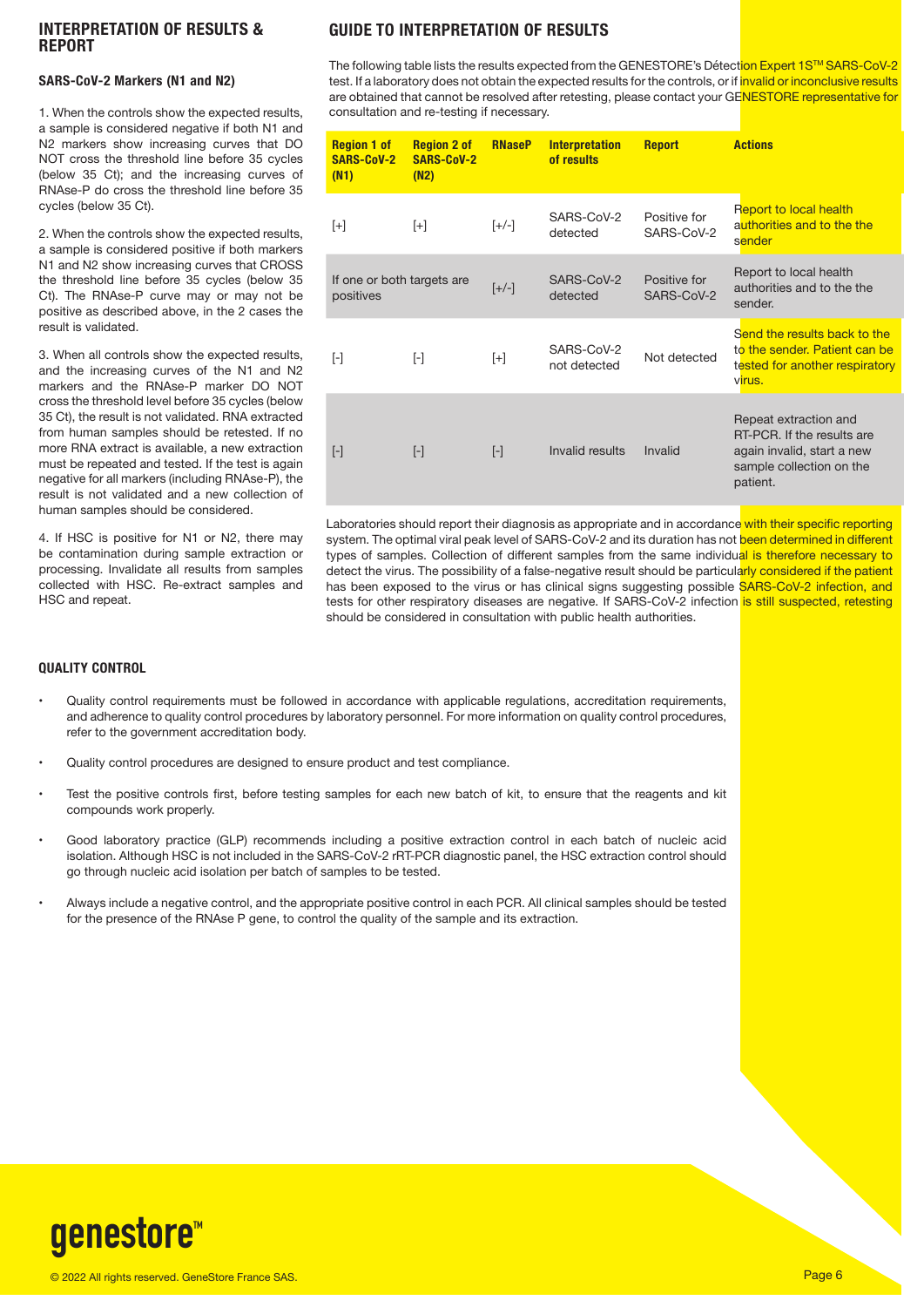#### **Performance Characteristics INCLUSIVENESS: IN SILICO ANALYSIS** <sup>4</sup>

- The analytical sensitivity of the assay should be further evaluated by FDA recommended reference material, using FDA developed protocols if applicable or possible. Simulation of the analyses for the Primers and Probes sequences.
- An alignment was performed with the primers and oligonucleotide probe sequences by realtime RT-PCR of the SARS-CoV-2 Diagnostic Panel with all publicly available nucleic acid sequences for SARS-CoV-2 available to GenBank as of February 1, 2020 to demonstrate the expected inclusivity of the SARS-CoV-2 Diagnostic Panel real-time RT-PCR. All alignments show 100% identity of the CDC panel to the available SARS-CoV-2 sequences, with the exception of one nucleotide mismatch with the direct N1 primer in a given sequence. The risk of a single mismatch resulting in a significant loss of reactivity and a false-negative result is low, due to the design of primers and probes with melting temperatures > 60°C, and the test conditions with a second incubation at 58°C, so that one to two mismatches can be tolerated.

#### **SPECIFICITY / EXCLUSIVITY TEST: IN SILICO ANALYSIS**

• BLASTn analysis queries of the SARS-CoV-2 rRT-PCR assays for primers and probes were performed against public domain nucleotide sequences. The database search parameters were as follows:

1) The nucleotide collection consists of GenBank + EMBL + DDBJ + PDB+ RefSeq, but excludes EST, STS, GSS, WGS, TSA, patent sequences as well as phase 0, 1, and 2 , HTGS sequences, and sequences larger than 100 Mb;

2) The database is not redundant. Identical sequences were merged into a single entry, while preserving the membership, GI, title and taxonomy information for each entry;

3) The database was updated on 10/03/2019;

4) Search parameters were automatically adjusted for short entry sequences and the expected threshold is 1000;

5) The match and mismatch scores are 1 and -3, respectively;

6) The penalty for creating and extending a space in an alignment is 5 and 2 respectively.

#### **SPECIFICITY / EXCLUSIVITY TEST: IN SILICO ANALYSIS (SARS-CoV-2 N1 TEST)**

The probe sequence of the SARS-CoV-2 rRT-PCR assay showed sequence homology with the SARS coronavirus and the bat coronavirus genome. However, the forward and reverse primers did not show sequence homology with the SARS coronavirus and the bat coronavirus genome. When combining primers and probes, there are no significant homologies to the human genome, other coronaviruses or human microflora may give possible false positive results by rRT-PCR.

#### **SPECIFICITY / EXCLUSIVITY TEST: IN SILICO ANALYSIS (SARS-CoV-2 N2 TEST)**

The direct primer sequence of the rRT-PCR SARS-CoV-2 N2 showed a high sequence homology sequence with bat coronavirus. The reverse primer and probe sequences did not show significant homology to the human genome, other coronaviruses or human microflora. By combining primers and probes, there is no possibility of false positive rRT-PCR results. In summary, the SARS-CoV-2 N1 and N2 rRT-PCR assay, designed for the specific detection of SARS-CoV-2, showed no significant combined homology to the human genome, to other coronaviruses, or to microflora that would predict potential false positive rRT-PCR results.

#### **LIMIT OF DETECTION (LOD): INSTITUT PASTEUR STILDY**<sup>5</sup>

The objective of the evaluation is to test the analytical sensitivity of the Détection Expert 1STM SARS-CoV-2" - GeneStore kit for the detection of SARS-CoV-2 by comparison with the reference technique used at the CNR of the Institut Pasteur, using

- RNA extracted from SARS-CoV-2 positive respiratory specimen pools covering a wide range of Ct up to the limit of detection (pools 2, 3, 4, 5, 6, 7, 8 and 9).
- RNA extracted from SARS-CoV-2 negative respiratory specimen pools (Negative pool).

Panel of sample tested

- Nine pools of nasopharyngeal respiratory specimens from patients with similar Ct values, one of which consisted of negative sera. The most concentrated pools (pools 2, 3 and 4) were tested once. The lowest concentration pools (pools 5, 6, 7, 8 and 9) and the negative pool are tested in triplicates.
- RNA extracted from a 1000-fold diluted viral culture supernatant as a positive control.

#### Reference technique CNR\*

Extraction with the NucleoSpin Dx Virus Extraction kit (Ref. Macherey Nagel 740895.50).<br>SuperScript™ III Platinum® One-Step III Platinum® One-Step Quantitative RT-PCR System (Ref. Invitrogen 1732-020). Two targets: IP2 and IP4. Assay size: 5 μL

#### Technique evaluated according to the GeneStore manual

Test sample size of 3.5 μL. ABI 7500 System

#### Study Conclusion :

The CNR considers and validates that the GeneStore "Détection Expert 1S™ SARS-CoV-2" Kit has acceptable sensitivity for the detection of SARS-CoV-2.

#### **CLINICAL VALIDATION : SENSITIVITY AND SPECIFICITY** <sup>3</sup>

A clinical evaluation study was conducted to assess the performance of the GeneStore (Détection Expert 1S<sup>TM</sup> SARS-CoV-2) test using patient nasopharyngeal swab (NP) specimens:

A total of twenty one (21) specimens were tested:

- 11 positive nasopharyngeal swab specimens
- 10 negative nasopharyngeal swab specimens

The protocol used in this study aims to validate the performance of the test in the detection of the presence of the virus directly on samples taken without the RNA extraction step of RNA extraction.

The results of the study:

- Sensitivity: 100%.
- Specificity: 100%
- Accuracy of the analysis: excellent (dispersion not exceeding 1.5% on the whole population tested)
- Efficiency of the measurement goes beyond a dilution to 1/ 10,000 of the sample to be tested.
- Time saving (generated by the simplified analysis process with the GeneStore test)

genestore™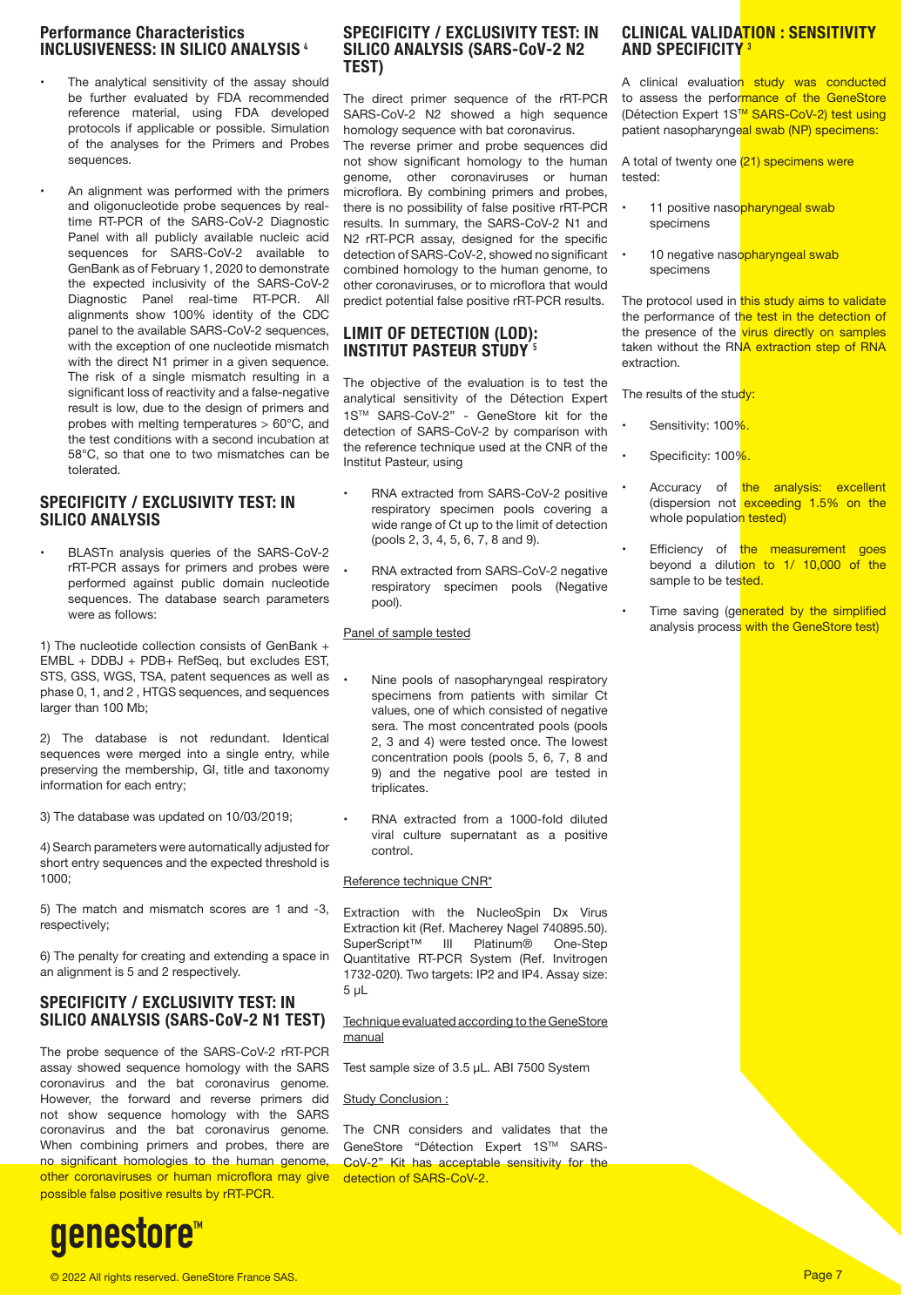#### **PRECISION 6 : REPEATABILITY**

Repeatability is defined as the variation in readings or the closeness of measured values when the same person measures the same sample several times using the same equipment and method under the same conditions.

Repeatability was measured by analyzing all 5 replicates of each sample dilution in a single run. Repeatability was calculated as the percentage coefficient of variance (% CV) of Cqs of a sample within a single run.

|                                    | <b>SARS-CoV-2 N1</b> |                                           |                                          | <b>SARS-CoV-2 N2</b> |                                    |                                          |
|------------------------------------|----------------------|-------------------------------------------|------------------------------------------|----------------------|------------------------------------|------------------------------------------|
| <b>Template</b><br><b>Dilution</b> | <b>Mean</b><br>Ca    | %<br><b>Replicate</b><br><b>Detection</b> | <b>Coefficient</b><br>of Variance<br>(%) | <b>Mean</b><br>Cq    | %<br>Replicate<br><b>Detection</b> | <b>Coefficient</b><br>of Variance<br>(%) |
| 2857<br>copies<br>per ul           | 27.59                | 100%                                      | 0.21                                     | 27.17                | 100%                               | 0.25                                     |
| 285.7<br>copies<br>per µl          | 30.49                | 100%                                      | 0.67                                     | 29.95                | 100%                               | 0.57                                     |
| 28.57<br>copies<br>per µl          | 33.80                | 100%                                      | 0.60                                     | 33.13                | 100%                               | 0.95                                     |

#### **PRECISION 6 : INTER-BATCH REPRODUCIBILITY**

Reproducibility is an inter-batch study that determines whether the test can be successfully performed on multiple lots of the medical device under test and produce the same results. A relative standard deviation of less than 35% is acceptable. These values reflect the inherent variability of biological systems.

Reproducibility was measured by analyzing the 5 replicates of each sample dilution over three assays on one instrument using the three separate manufacturing lots/batches of the assay. Repeatability was calculated as the percentage coefficient of variance (% CV) of Cgs of a sample between the three runs configured on an instrument using the same RT-PCR machine.

|                                    | SARS-CoV-2 N1     |                                    |                                             | <b>SARS-CoV-2 N2</b> |                                    |                                             |
|------------------------------------|-------------------|------------------------------------|---------------------------------------------|----------------------|------------------------------------|---------------------------------------------|
| <b>Template</b><br><b>Dilution</b> | <b>Mean</b><br>Ca | %<br>Replicate<br><b>Detection</b> | <b>Coefficient</b><br>of Variance<br>$(\%)$ | Mean<br>Ca           | %<br>Replicate<br><b>Detection</b> | <b>Coefficient</b><br>of Variance<br>$(\%)$ |
| 2857<br>copies<br>per ul           | 28.32             | 100%                               | 2.22                                        | 27.89                | 100%                               | 2.23                                        |
| 285.7<br>copies<br>per ul          | 31.26             | 100%                               | 2.13                                        | 30.73                | 100%                               | 2.23                                        |
| 28.57<br>copies<br>per µl          | 34.57             | 100%                               | 1.91                                        | 34.00                | 100%                               | 2.30                                        |

#### **PRECISION 6 : DAILY TIME REPRODUCIBILITY**

Daily time reproducibility is a study that determines whether the test can be successfully performed to produce the same results over several days. A relative standard deviation of less than 35% is acceptable. These values reflect the inherent variability of biological systems.

Reproducibility was measured by analyzing 3 replicates of different sample dilutions on 4 different days. Repeatability was calculated as the percentage coefficient of variance (%CV) of the Cqs.

|                          | SARS-CoV-2 N1 |                                 |                                       | <b>SARS-CoV-2 N2</b> |                                 |                                       |  |
|--------------------------|---------------|---------------------------------|---------------------------------------|----------------------|---------------------------------|---------------------------------------|--|
| <b>Template Dilution</b> | Mean Co       | % Replicate<br><b>Detection</b> | <b>Coefficient of</b><br>Variance (%) | Mean Cq              | % Replicate<br><b>Detection</b> | <b>Coefficient of</b><br>Variance (%) |  |
| 2857 copies per ul       | 27.78         | 100%                            | 1.65                                  | 27.17                | 100%                            | 1.56                                  |  |
| 285.7 copies<br>per ul   | 31.39         | 100%                            | 1.39                                  | 30.81                | 100%                            | 1.21                                  |  |

#### **PRECISION 6 : INTER-OPERATOR REPRODUCIBILITY**

Reproducibility is an inter-technician study that **determines whether the test** can be performed successfully by all technicians and produce the same results. A relative standard deviation of less than 35% is acceptable. These values reflect the inherent variability of biological systems.

Reproducibility was measured by analyzing the 5 replicates of each sample dilution in a single run. Repeatability was calculated as the percent coefficient of variance (%CV) of Cqs of a sample between the two runs setup by two different technicians on the same instrument RT-PCR machine.

|                                    | <b>SARS-CoV-2 N1</b> |                                    |                                          | SARS-CoV-2 N2     |  |                                           |                                          |
|------------------------------------|----------------------|------------------------------------|------------------------------------------|-------------------|--|-------------------------------------------|------------------------------------------|
| <b>Template</b><br><b>Dilution</b> | <b>Mean</b><br>Cq    | %<br>Replicate<br><b>Detection</b> | <b>Coefficient</b><br>of Variance<br>(%) | <b>Mean</b><br>Ca |  | %<br><b>Replicate</b><br><b>Detection</b> | <b>Coefficient</b><br>of Variance<br>(%) |
| 2857<br>copies<br>per µl           | 28.30                | 100%                               | 2.18                                     | 27.86             |  | 100%                                      | 2.13                                     |
| 285.7<br>copies<br>per ul          | 30.72                | 100%                               | 2.59                                     | 30.16             |  | 100%                                      | 2.47                                     |
| 28.57<br>copies<br>per µl          | 34.53                | 100%                               | 1.85                                     | 33.86             |  | 100%                                      | 1.88                                     |

#### **ANALYTICAL SPECIFICITY 6** : **LIMIT OF DETECTION (LOD)**

**The analytical sensitivity was defined as the lowest concentration of analyte that could be reliably detected.**

#### **This concentration therefore serves as the limit of detection of the test (LOD).**

Reproducibility was measured by analyzing all 30 replicates of the same sample dilution in a single run. Repeatability was calculated as the percentage coefficient of variance (%CV) of the Cqs of the 30 samples**.**

|                                    | <b>SARS-CoV-2 N1</b> |                                         |                                          |                   | <b>SARS-CoV-2 N2</b> |                                                     |                                          |
|------------------------------------|----------------------|-----------------------------------------|------------------------------------------|-------------------|----------------------|-----------------------------------------------------|------------------------------------------|
| <b>Template</b><br><b>Dilution</b> | Mean<br>Ca           | %<br><b>Replicate</b><br>Detec-<br>tion | <b>Coefficient</b><br>of Variance<br>(%) | <b>Mean</b><br>Ca |                      | $\frac{9}{6}$<br><b>Replicate</b><br>Detec-<br>tion | <b>Coefficient</b><br>of Variance<br>(%) |
| 28.57<br>copies<br>per µl          | 32.50                | 100%                                    | 1.6                                      | 32.10             |                      | 100%                                                | 1.2                                      |

# genestore<sup>™</sup>